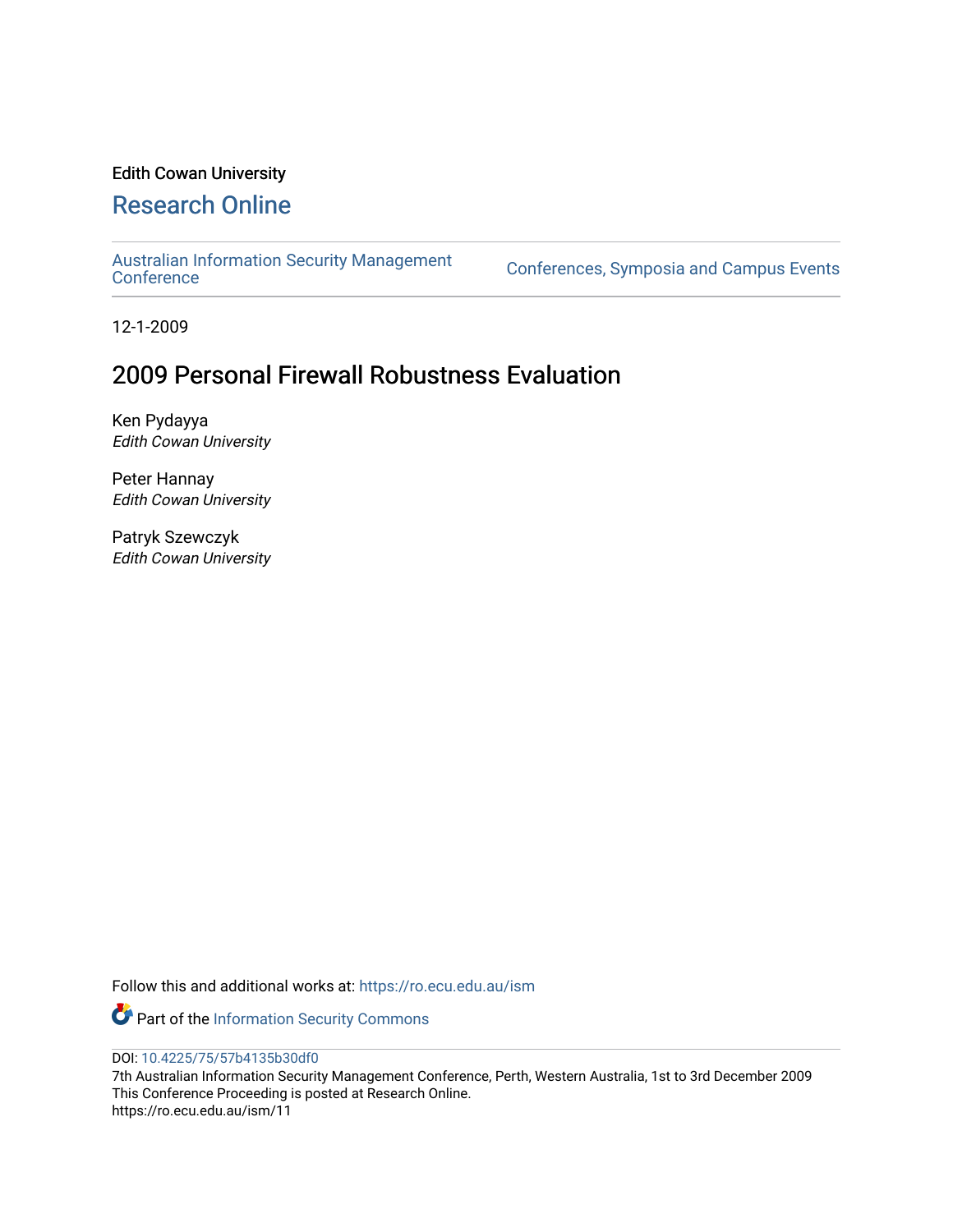## **The 2009 Personal Firewall Robustness Evaluation**

Ken Pydayya, Peter Hannay & Patryk Szewczyk secau - Security Research Centre School of Computer and Security Science Edith Cowan University

#### **Abstract**

*The evolution of the internet as a platform for commerce, banking, general information and personal communications has resulted in a situation where many individuals who may not have previously required internet access now require this connectivity as part of their everyday lives. In addition to this the widespread adoption of mobile broadband has lead to an increasing number of individuals having public facing IP addresses with no firewall appliances present. This situation has dramatically increased reliance on personal firewalls as the first and often last defence against intruders (human and malware alike). The evaluation performed demonstrates the capabilities of current personal firewall software to mitigate the threat posed by these intruders. The results show that the majority of personal firewall products evaluated are somewhat effective in reducing the risks remote exploitation but leave something to be desired in the area of information disclosure.* 

#### **Keywords**

Personal firewall; software firewalls; testing; evaluation; nmap; nessus; penetration testing.

#### **INTRODUCTION**

As the Internet evolves individuals who may not have previously required access to online resources are now conveniently acquiring products and services via the Internet (Szewczyk & Furnell, 2009). These same individuals, who are acquiring products via the Internet, often do not understand nor have the expertise to implement sufficient security onto their workstation. In-turn attackers are exploiting the novice Internet users' skill set, to acquire personal and confidential information from unsuspecting victims. This is evident in that many novice computers users are unable to differentiate between legitimate and phishing emails, or firewalls and anti-virus software (Dodge, Carver, & Ferguson, 2007).

Anti-virus products provide an avenue of defence to the average Internet user in that malicious software may be detected and removed in a timely manner. However, had the anti-virus product not detected a newly released malware then the victims machine is susceptible to a range of threats. Fortunately new malware tends to steer away from traditional malicious activities such as corrupting or deleting data on the workstation. Instead, malware may transform the workstation to a zombie in a collection of botnets, to further target and attack vulnerable hosts (Schultz, 2006). Whilst there isn't one solution for diminishing the risk of botnets, there are methods by which to limit or control the amount of damage caused. A botnet requires an open Internet connection to connect and communicate with its controller and vulnerable hosts. Hence, an updated and well configured firewall may halt the botnets connection, and in-turn prevents the vulnerable host from participating and attacking other hosts.

Many consumers attempt to implement a solution onto their workstation to prevent malicious activity from occurring. Unfortunately many end-users do not have the skill set to evaluate and determine best possible security tools for their workstation. In a recent study many consumers reported utilising a product that was marketed in a clever and convincing manner (Szewczyk & Furnell, 2009). To this, many respondents felt that Norton Anti-virus or Norton Firewall, was a suitable security product for their computer. The main reason for this judgement was that a trial version of the product came pre-installed on their newly purchased workstation and as a result they continued to use it as it appeared never required user interaction. Alternatively, respondents also claimed that Norton had advertised its product on both television and online. In-turn respondents could name only one company who developed security products. The impact of this, is that Norton is not only the most expensive security product on the market, but furthermore it does not rank as being one of the most effective security products according to third party evaluations (Best Firewall Software, 2009; Personal Firewall Software Review, 2009).

The effectiveness of a personal firewall is subject to its ability to effectively control and block incoming and outgoing traffic. In addition software firewalls operate through a learning process in which programs and processes may be allowed or denied access to the Internet. If a new process is executed on the selected workstation which requires Internet access, the firewall should continually block access until the end-user clearly permits the traffic to flow. Unfortunately software firewalls do not clearly and legibly present information on the programs or process which are attempting to access the Internet. As a result numerous end-users tend to remove or uninstall the firewall as the questions the firewall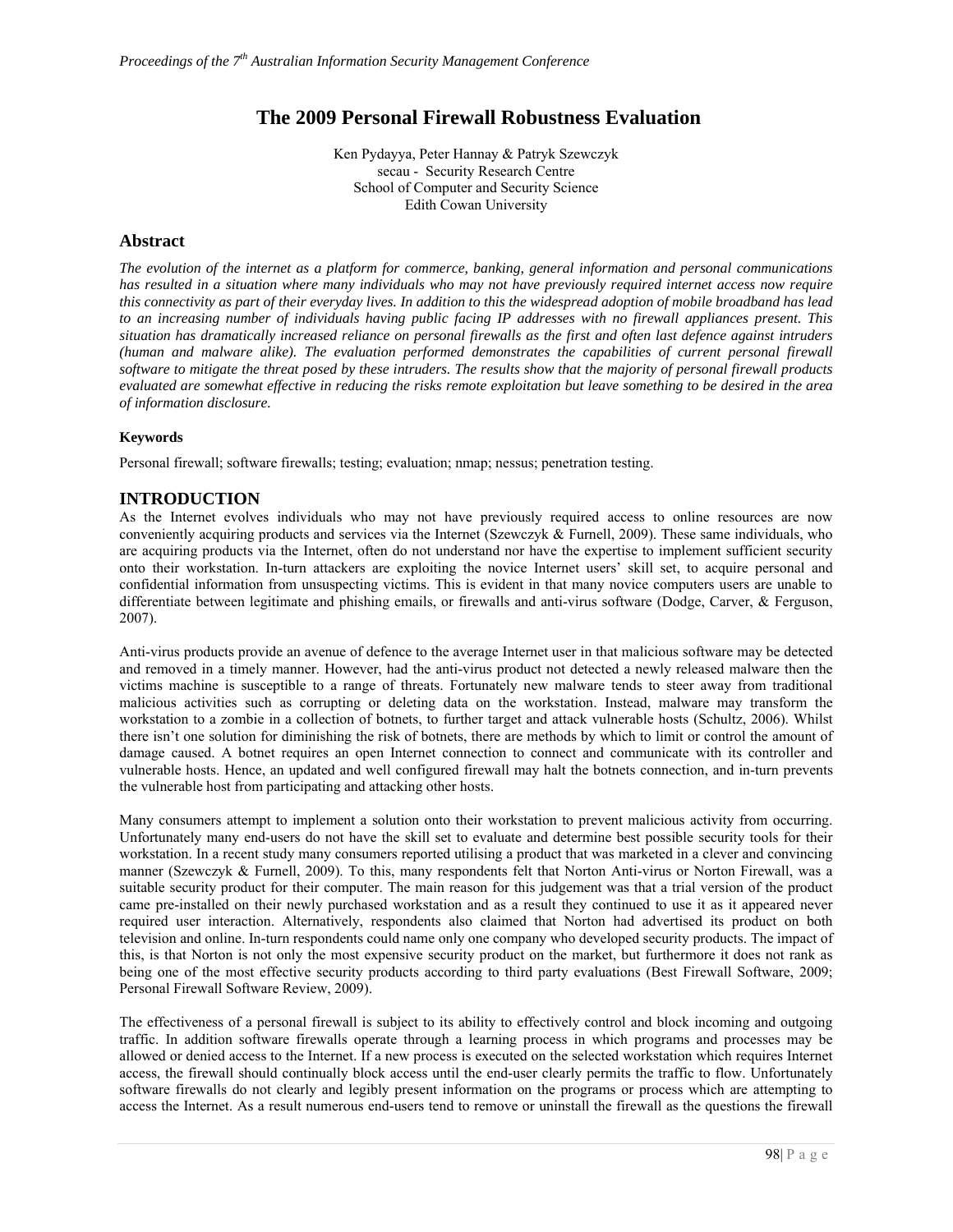presents are often not aimed at an individual with little or no expertise in computer or network security (Frisk & Drocic, 2004).

The effectiveness of a firewall may rapidly change. As new flaws are detected a firewall which was once considered ideal, could quickly become flawed and vulnerable. A vulnerability within a firewall is an error which is prominent in the design, development and configuration phase (Kamara, Fahmy, Schultz, Kerschbaum, & Frantzen, 2003). Vendors continually release updates for their firewall products, however these updates usually require user interaction which may deter the end-user from applying the update. Vulnerabilities within a firewall may lead to the exploitation of further vulnerabilities in the operating system and installed software, leaving the end-user susceptible to a range of threats.

In 2006 an unbiased evaluation was conducted on the top ten personal firewalls at the time as rated by numerous independent sources (Szewczyk & Valli, 2006). The top ten firewalls were taken from two independent websites and tested utilising a variety of penetration testing methods. Furthermore, the firewalls were also examined for their user friendliness and their initial configuration. The previous research identified that a test system utilising Comodo Personal Firewall resulted in the least number of vulnerabilities or open ports. Its ability to self update was flawless, and there was a vast amount of tutorials and instructions provided to the end-user. It also ranked both first and second amongst the independent reviews of personal firewalls taken at that time.

Over the duration of the last three years vendors have continued to release updates and revised versions of their products. As a result the top ten software firewall has changed. Utilising similar network penetration methods, the firewalls were examined for their ability to with stand tests based on and updated network attacks.

#### **METHOD**

The test systems comprised of two PC clone systems interconnected within a private network. Each system was utilising a Microsoft Windows XP Professional operating system with Service Pack 2 installed and all the latest patches and updates up to and including April  $10<sup>th</sup>$ , 2009. Each firewall was independently installed on the test system using didactic recommendations made by the vendors through the installation and configuration process.

| Product                      | <b>Version</b> |
|------------------------------|----------------|
| AVG Anti-Virus Plus Firewall | 8.5            |
| eConceal Firewall Pro        | 2.0.019.1      |
| Norman Personal Firewall     | 7.10.1200      |
| <b>Outpost Firewall</b>      | 6.5.2358       |
| Sunbelt Personal Firewall    | 4.6.1861.0     |
| Sygate Personal Firewall     | 5.6.2802       |
| Tiny Firewall                | 6.5.92         |
| Webroot Desktop Firewall     | 5.8.0.25       |
| ZoneAlarm Pro Firewall       | 7.0.470.000    |
| Windows Firewall             | ۰              |

| Table 1 - Personal Firewalls tested |  |
|-------------------------------------|--|
|-------------------------------------|--|

Each system was tested with one of the listed firewalls with a series of known and published exploits that a competent firewall should be able to stop. A brute force of the system was undertaken by Tenable Nessus 3.2.1.1 with all of the vulnerability assessment plug-ins enabled. An assessment of open and vulnerable ports was undertaken via Nmap, and a Windows based security tested conducted by Manage Engine Security Manager Plus V5.0.

In each situation the software was tested with the default settings enabled, in the instance that a setup selection was required, the highest (purportedly most secure) setting was chosen. The justification for this is that it will provide a balanced scenario for the evaluation of each firewall, in addition the default selection emulates the behaviour of a large proportion of users.

The network scanners were launched against each firewall in sequence. In order to simulate user activity the default option was chosen in the case of prompts by the personal firewall software. On the completion of each scan the results were recorded for each port. As a baseline the system was scanned with no personal firewall present. These baseline results are provided in each result set for comparative purposes.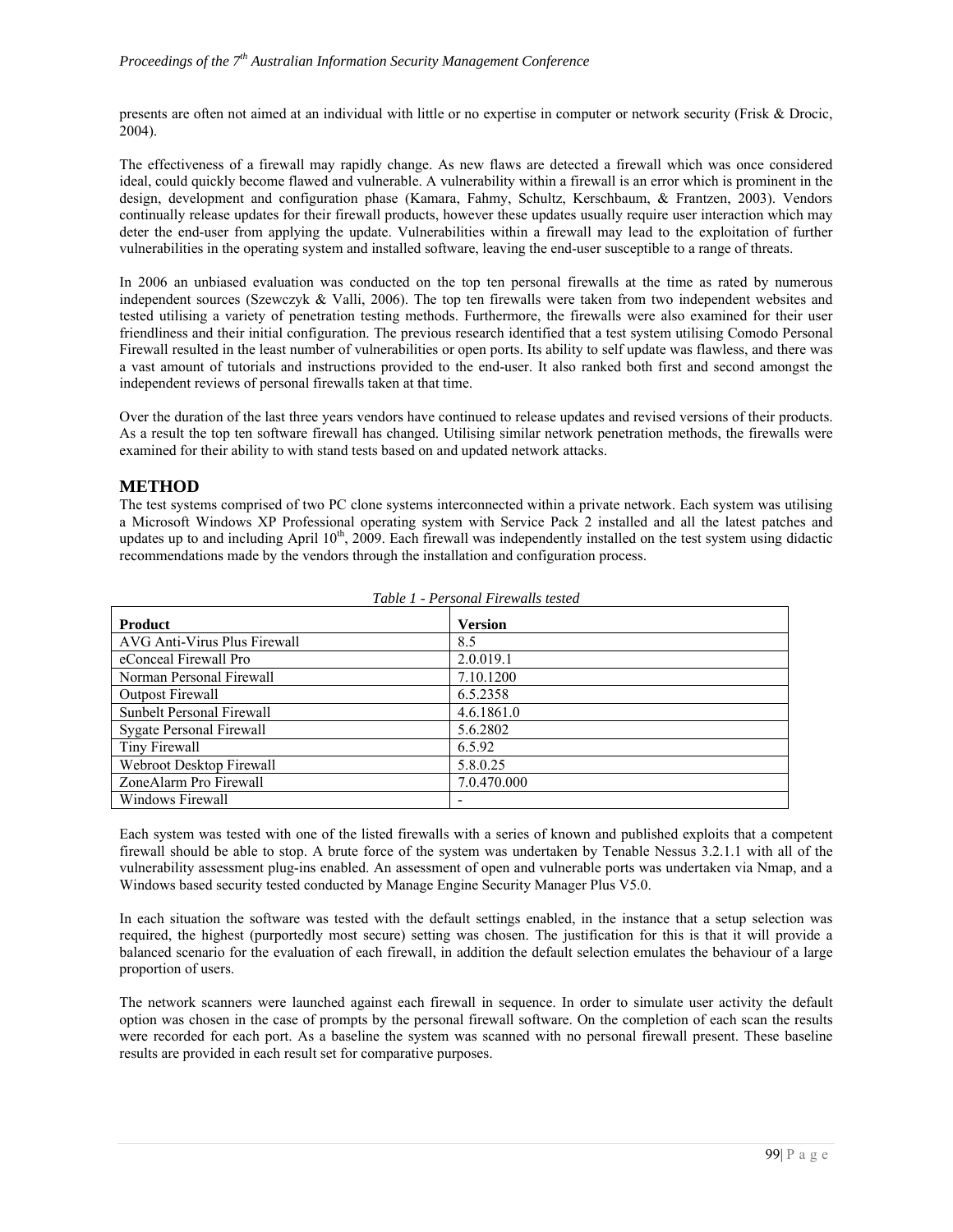#### **RESULTS**

Prior to the commencement of the testing process the open ports on the system were evaluated in order to determine the baseline for testing purposes. In this case the results of the baseline test are shown alongside the results in Figure 1. The examination of these results shows clearly that each of the firewall utilities performed differently against the varying scan types used by each port scanner. In this case the only firewall software which did not leave any ports accessible was the in-built windows firewall. It should be noted however that a port being simply accessible does not necessarily pose a security risk or represent vulnerability. The presence of an open port only demonstrates that it is possible to communicate with an application listening on that specific port.



*Figure 1 - Firewall Performance by Open Ports Detected* 

The results of the complete Nessus vulnerability scan are shown in the figure 2 below. In these scan results the risk associated with each vulnerability has been broken down into three categories: low, medium and high. The risk evaluations were provided by the Nessus software itself, with low risk representing a non-serious information disclosure, such as the system time. Medium risk represents information disclosure that may be serious, such as installed applications. Finally high risk signifies the presence of a vulnerability that may allow an attacker to interrupt the operation of the system or execute custom commands / code.



*Figure 2 - Firewall Performance by Vulnerabilities Detected*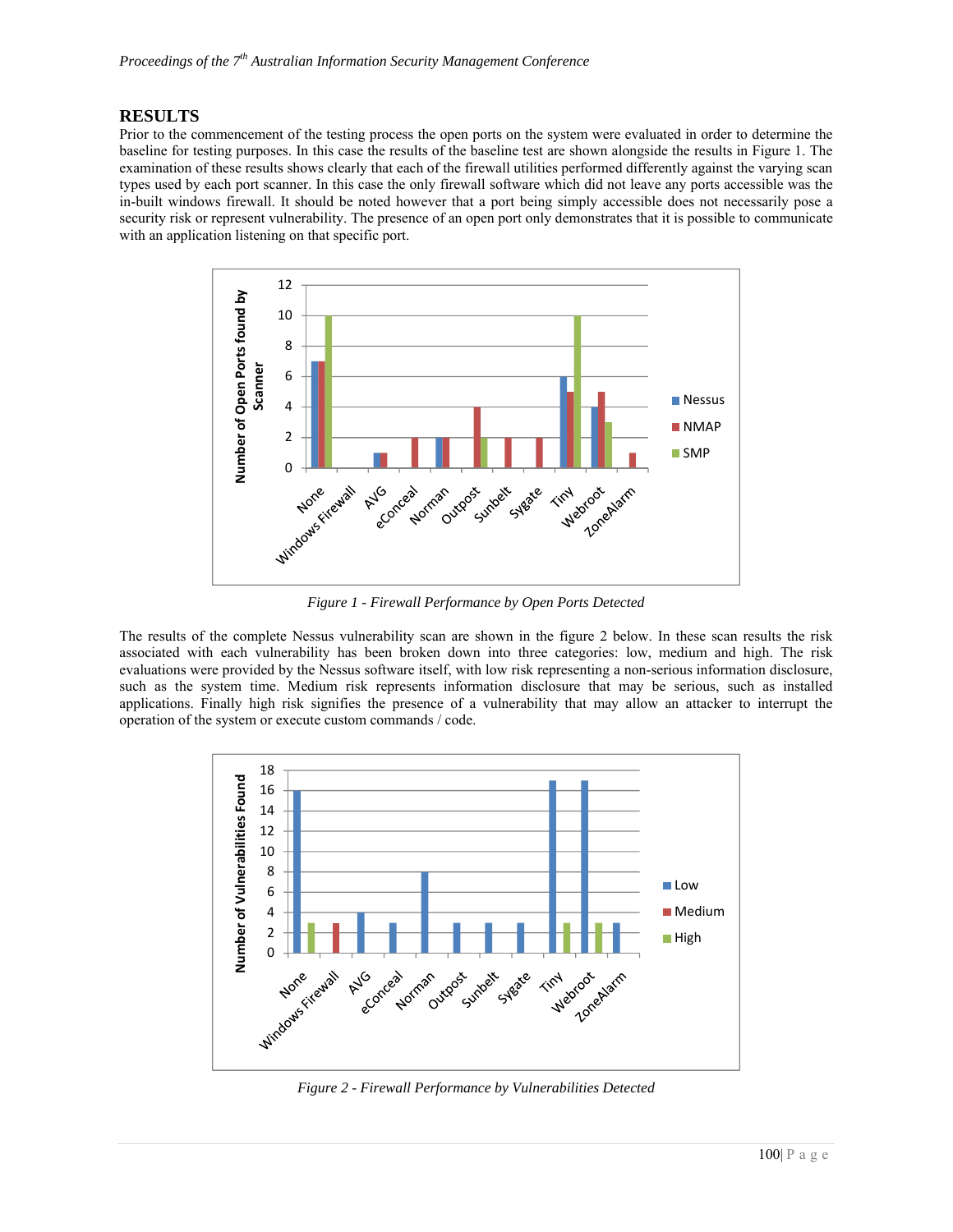As demonstrated in figure 2 there were no products which did not allow any information disclosure, however this in itself may not pose a significant security threat. The results are fairly positive for the majority of personal firewalls protecting against medium/high classed risks. The personal firewalls which did not shield against risks classified as medium or high are: Windows Firewall, Tiny Firewall and Webroot Desktop Firewall. It is also worth noting that Tiny Firewall and Webroot Desktop Firewall allowed for information disclosure that was not possible with no firewall present.

#### **CONCLUSION**

The importance of robust personal firewall software is rapidly becoming more critical as the adoption of mobile broadband and commercial wireless services increase. The increase in uptake of these services can be likened to the past in which dialup modems we're common, as in both of these scenarios internet access is often direct, with the computer being assigned a publicly accessible IP address. This situation results in the direct exposure of users to network aware malware on the internet, without the need to compromise NAT filtering which has previously protected home users to a limited extent.

The research has successfully investigated the robustness of a number of personal firewall products. The results of this research demonstrate that the majority of personal firewall products tested provides a significant level of protection when tested in the defined manner. It is of interest however that two of the personal firewall products tested allowed for additional information disclosure that was not present with no firewall installed. The nature of this information disclosure warrants further research.

#### **REFERENCES**

- Best Firewall Software. (2009). Best Firewall Software Editor's Choice. Retrieved July 9, 2009, from http://www.all-internet-security.com/top\_10\_firewall\_software.html
- Dodge, R. C., Carver, C., & Ferguson, A. J. (2007). Phishing for user security awareness. *Computers & Security, 26*(1), 73-80.
- Frisk, U., & Drocic, S. (2004). *The State of Home Computer Security.* Linkopings University, Linkoping, Sweden.
- Kamara, S., Fahmy, S., Schultz, E., Kerschbaum, F., & Frantzen, M. (2003). Analysis of vulnerabilities in Internet firewalls. *Computers & Security, 22*(3), 214-232.
- Personal Firewall Software Review. (2009). 2009 Personal Firewall Software Review Product Comparisons. Retrieved June, 15, 2009, from http://personal-firewall-software-review.toptenreviews.com/
- Schultz, E. (2006). Where have the worms and viruses gone?—new trends in malware. *Computer Fraud & Security, 2006*(7), 4-8.
- Szewczyk, P., & Furnell, S. (2009). *Assessing the online security awareness of Australian Internet users.* Paper presented at the 8th Annual Security Conference, Las Vegas, NV.

Szewczyk, P., & Valli, C. (2006). *Personal Firewalls – Testing Robustness.* Paper presented at the 4th Australian Information Security Management Conference Edith Cowan University, Mt Lawley, Western Australia.

#### **APPENDIX A**

|                  |             |     | NESSUS (Inbuilt Port Scanner, Default Settings) |     |     |     |      |      |    |            |     |     |  |
|------------------|-------------|-----|-------------------------------------------------|-----|-----|-----|------|------|----|------------|-----|-----|--|
|                  | <b>ICMP</b> |     | <b>UDP</b>                                      |     |     |     |      |      |    | <b>TCP</b> |     |     |  |
| Product          | N/A         | 123 | 137                                             | 138 | 445 | 500 | 1900 | 4500 | 21 | 135        | 139 | 445 |  |
| None             | X           | X   | X                                               |     | X   |     |      |      |    | X          | X   | X   |  |
| Windows Firewall |             |     |                                                 |     |     |     |      |      |    |            |     |     |  |
| <b>AVG</b>       |             | X   |                                                 |     |     |     |      |      |    |            |     |     |  |
| eConceal         |             |     |                                                 |     |     |     |      |      |    |            |     |     |  |
| Norman           | X           | X   |                                                 |     |     |     |      |      |    |            |     |     |  |
| Outpost          |             |     |                                                 |     |     |     |      |      |    |            |     |     |  |
| Sunbelt          |             |     |                                                 |     |     |     |      |      |    |            |     |     |  |
| Sygate           |             |     |                                                 |     |     |     |      |      |    |            |     |     |  |

Port scan results for each scanner & personal firewall.